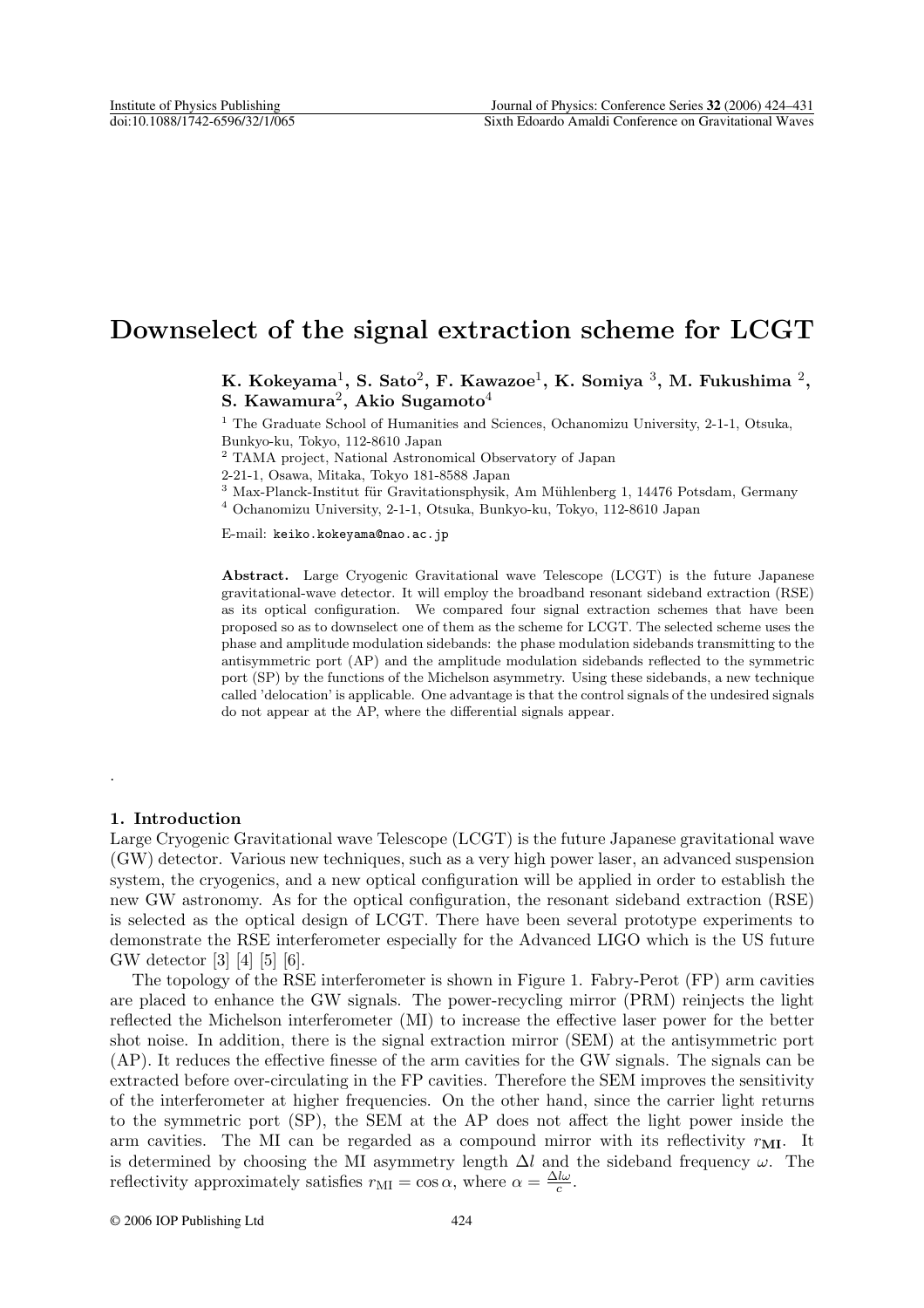

**Figure 1.** Optical configuration of the RSE interferometer. The two FP cavity lengths are  $L_1$  and  $L_2$ . The MI has two light paths whose lengths are  $l_1$  and  $l_2$ .  $l_3$  is the distance from the PRM to the BS, and  $l_4$  is the path length from the BS to the SEM. A power-recycling cavity (PRC) is a compound cavity which is completed by the PRM and the MI. A signal extraction cavity (SEC) is also a compound cavity, formed by the MI and SEM. There are three signal detection ports, a symmetric port (SP), an antisymmetric port (AP) and a pickoff port (PO).

The interferometer consists of four cavities and a Michelson interferometer. These are five degrees of freedom to be controlled: the arm common mode  $L_{+}$ , the arm differential mode  $L_{-}$ , the PRC length  $l_{+}$ , the MI differential length  $l_{-}$ , the SEC length  $l_{s}$ . They are defined in Table 1. They have to be controlled properly to operate the interferometer. Therefore we must extract the five signals of the longitudinal degrees of freedom. To select the signal extraction scheme for LCGT we have studied and compared the four schemes, which was proposed or partially tested by the tabletop experiments.

In the next section, the basic concepts and techniques of signal extraction will be explained. In Section 3, the four signal extraction schemes will be reviewed. In Section 4, we will compare these schemes to downselect one as the LCGT design. In Section 5, we will present the conclusion.

| Description                             |         | Symbol   the length           |
|-----------------------------------------|---------|-------------------------------|
| Common length of the arm cavities       |         | $L_1 + L_2$                   |
| Differential length of the arm cavities | $L_{-}$ | $L_{1}-L_{2}$                 |
| PRC length                              |         | $\overline{l}_3+\overline{l}$ |
| Differential length of the MI           |         | $l_1 - l_2$                   |
| SEC length                              |         |                               |

**Table 1.** Five longitudinal degrees of freedom in the interferometer.  $L_1$  and  $L_2$  are the lengths of the inline and perpendicular FP cavities, respectively.  $l_1$  and  $l_2$  designate the inline and perpendicular path lengths of the MI.  $\bar{l} = (l_1 + l_2)/2$  is the average of the light path length of the MI.  $l_3$  and  $l_4$  denote the distance from the PRM to the BS, and from the BS to the SEM. They are also shown in Figure 1.

## **2. Fundamental concepts of signal extraction**

To control the interferometer, the length sensing system is indispensable for the feedback control. An important point of sensing is how to get the proper signals of all longitudinal degrees of freedom.

We need the carrier light together with two sets of sidebands to extract the five kinds of signals. The  $L_+$  and  $L_-$  signals are obtained from the beat between the carrier and a set of phase modulation (PM) sidebands (demodulation, DM). They are relatively independent from the other control signals, being accumulated in the high-finesse FP cavities. The difficulty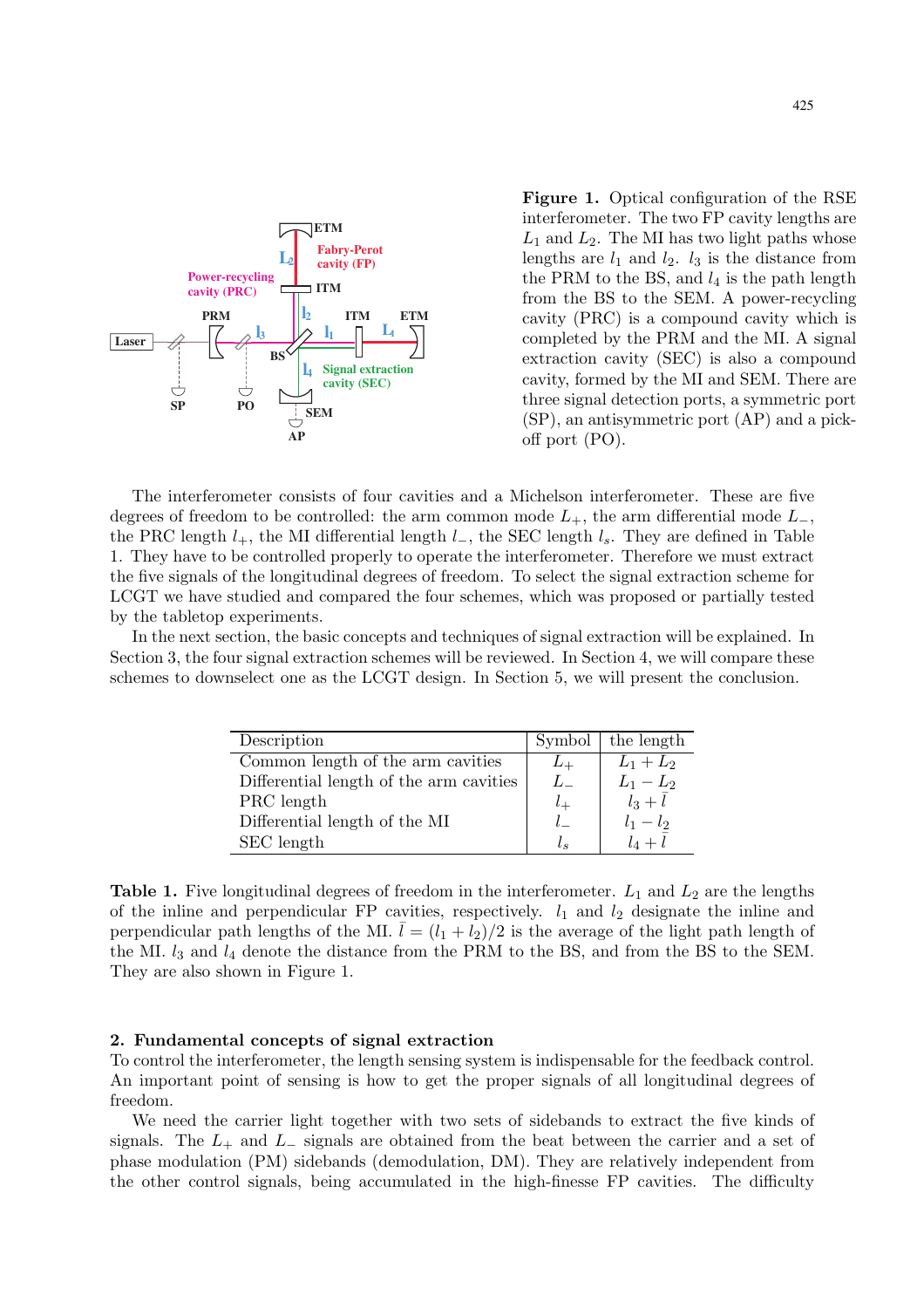

**Figure 2.** Comparison of the four methods. The PM sidebands go into the SEC mostly or completely to carry the  $l_s$  signal. Almost or all the AM sidebands do not go into the SEC, avoiding cross-coupling of the  $l_+$  and  $l_s$  signals.

is that the  $l_+, l_-$  and  $l_s$  signals are overwhelmed by the enhanced  $L_+$  and  $L_-$  signals. The straightforward solution is to utilize two sets of sidebands which do not go into arm cavities and to extract the three signals by beating between the two sidebands (double demodulation, DDM [7]). We prepare the carrier, a set of PM sidebands and a set of amplitude modulation (AM) sidebands. The PM sidebands works as a local oscillator to extract the  $L_{+}$  and  $L_{-}$ signals at the SP and AP relatively. This is the same as a control scheme of the FP Michelson interferometer. Beating between the PM and AM sidebands gives the  $l_+, l_-$  and  $l_s$  signals by the double demodulation technique, where one of the sidebands works as a probe and the other as a local oscillator. It requires that the second sidebands must be the AM sidebands so that a non-zero signal can be produced by beating between with the PM sidebands. The PM and AM sidebands must be at different RF frequencies since the detected signals must not be at zero frequency.

#### **3. Four control methods**

The key points of the four control methods are how to set the resonant conditions of the two sidebands, and how to determine the MI asymmetry length. With respect to these points, the four signal extraction methods will be reviewed in this section.

### 3.1. Method A

'Method A' is the extended version of the Advanced LIGO scheme designed by the LIGO group [8]. The conditions are: the PM sidebands completely transmitting the MI and most of the AM sidebands reflected by the MI. The PM sidebands have to resonate in both of the PRC and the SEC, and the AM sidebands have to resonate only in the PRC (upper left of Figure 2). Actual Advanced LIGO will employ the detuned RSE configuration and will use two sets of PM sidebands.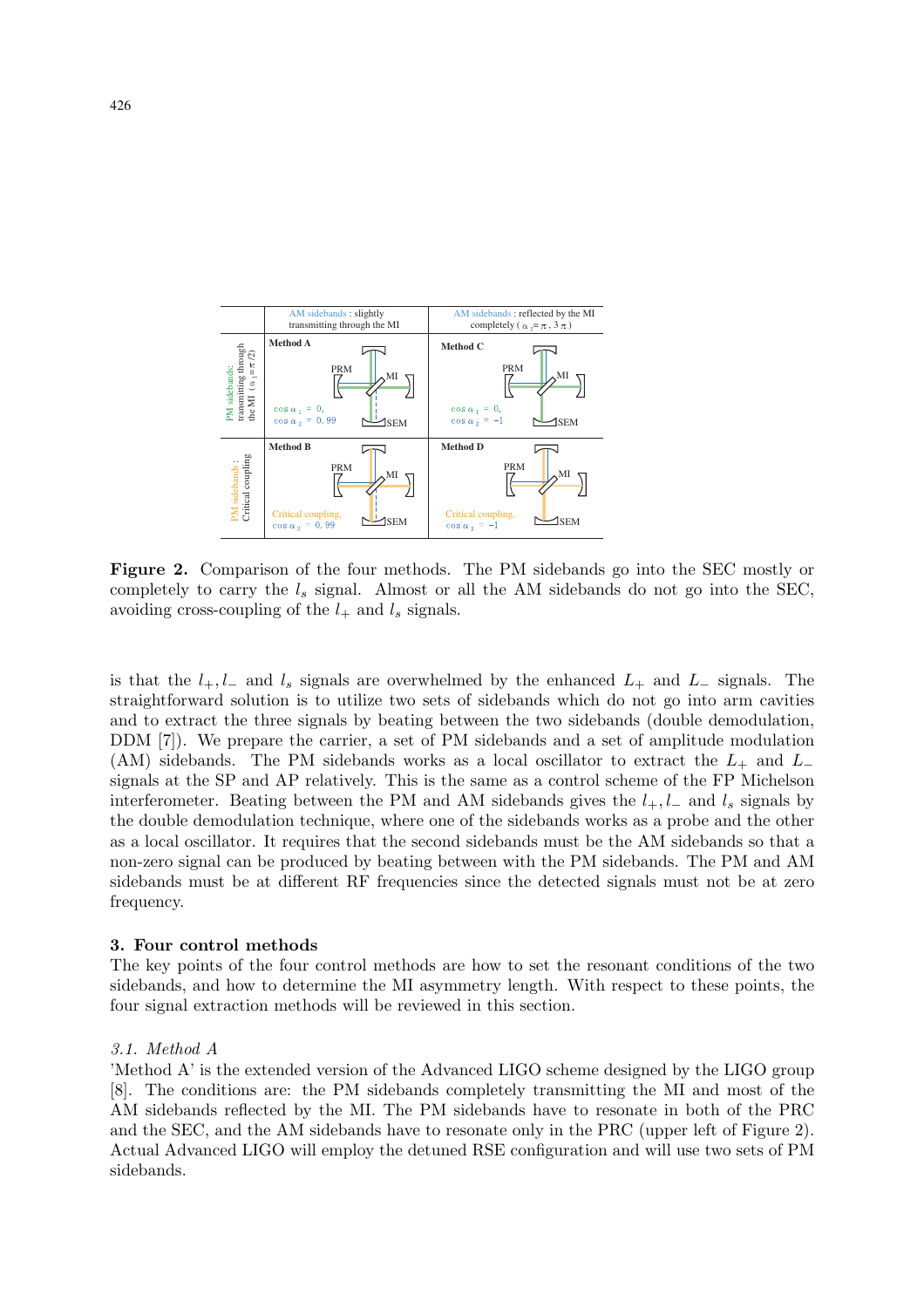

Figure 3. Conceptual drawing of critical coupling. When the reflectivities of the front mirror and the end mirror are equal  $(r_{\rm I} = r_{\rm E})$ , all the light fields pass through the cavity. For the RSE interferometer, the PRM corresponds to the front mirror and the compound mirror completed by the MI and the SEM corresponds to the end mirror. When their reflectivities satisfy  $r_p = r_{\text{com}}$ , the light fields go through to the AP.

Table 2 represents the sensing matrix of method A. The sensing matrix was calculated by the software FINESSE [13]. In the sensing matrix, the desired signal components are set to unity by normalized factors (norm) and the signal values less than 1e-5 are considered to be 0.

### 3.2. Method B

'Method B' was developed by Somiya and has been partially tested with a Japanese prototype experiment [9]. A combination of the MI asymmetry length and the PM sideband frequency is set as the 'critical coupling' condition for the PM sidebands. Considering a simple cavity of two mirrors, the critical coupling requires that the both mirrors have same reflectivities and the cavity satisfies the resonant condition. To apply to the interferometer, the reflectivity of the PRM and the compound reflectivity of the MI and the SEM have to be the same (Figure 3). In this condition, the PM sidebands are maximized inside the SEC and all the light fields pass through the SEM. Thus, it has the maximum sensitivity to the  $l_s$  signal. The AM sidebands slightly reach the SEM as well as method A (lower left of Figure 2). In this method, the low frequency sidebands and short asymmetry lengths are available.

Table 3 represents the sensing matrix of method B. The  $L_{+}$  signal is extracted at the PO because the amount of the local oscillator (the PM sideband) is small at the SP under the critical coupling condition.

#### 3.3. Method C

'Method C' was developed in combination with the double demodulation by Sato [10]. Keywords are  $\cos \alpha_1 = 0$  and  $\cos \alpha_2 = -1$  [11], where  $\alpha_1 =$  and  $\cos \alpha_2$  denote the MI reflectivities for the PM sidebands and the AM sidebands respectively. With the help of these reflectivities, the PM sidebands pass through the MI completely, and the AM sidebands are completely reflected by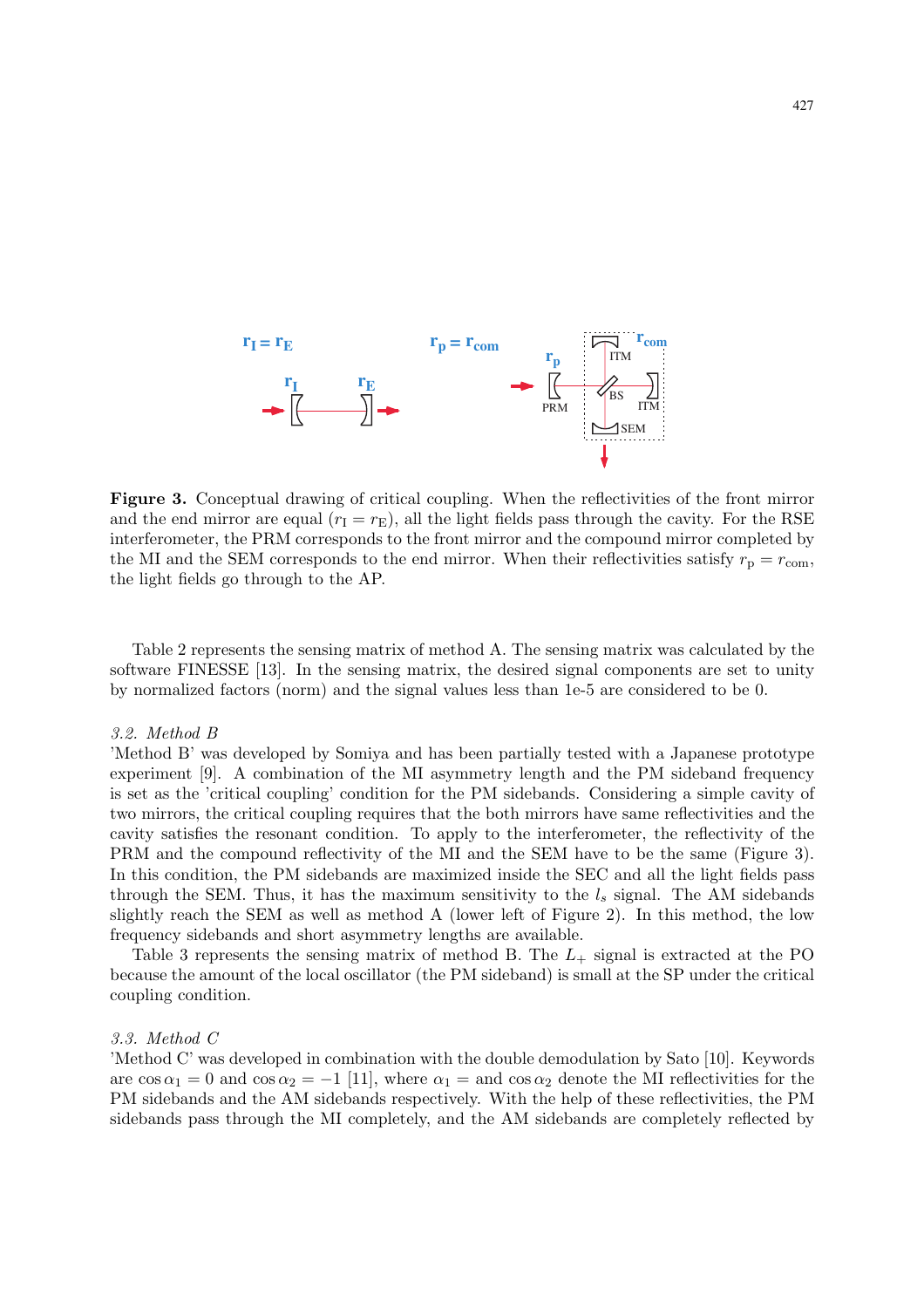the MI (upper right of Figure 2)<sup>1</sup>. Table 4 represents the sensing matrix under this condition.

The light fields at the PO with the demodulation phases chosen to extract the  $l_{+}$  or  $l_{s}$  signals at its maximum strengths contain both of the two components. However, with a new technique called 'delocation' [10], these signals can be perfectly isolated from each other. The delocation is detuning of the AM sidebands by displacing the PRM. It can change the resonant condition of the AM sidebands in the PRC and the off-resonance AM sidebands can rotate the optimal demodulation phases of these signals  $^2$ . The demodulation phase to maximize the  $l_{+}$  signal can be rotated by  $\pi/2$  from that to maximize the  $l_s$  signal with an appropriate amount of the delocation. Thus the two signals can be extracted optically cleanly by choosing the respective demodulation phases. This scheme can not be applied to neither A nor B methods because the AM sidebands enter the SEC and the phase of the  $l_s$  signal has been already rotated.

When the delocation is applied, the coupling between the five kinds of signals is relatively small (Table 5). We call this condition the diagonalization of the signals, with which the robust control of the interferometer is expected. Although, the signals extracted by the other three methods are also orthogonal and can be separated by the signal calculation processes, they have potential risks to contaminate the extracted signals during those processes, such as noise injection. Therefore the optically diagonalized signals are considered to be advantageous in many aspects.

### 3.4. Method D

In 'method D' [12], the combination of the MI asymmetry length and the PM sideband frequency is set as the critical coupling condition by the same way of method B. The PM sidebands are maximized in the SEC and reach the SEM. For the AM sidebands, the MI reflectivity is  $r_{MI} = \cos \alpha_2 = -1$  to make the AM sidebands reflected by the MI completely. Table 6 represents the sensing matrix under this condition. The delocation is also applicable (lower right of Figure 2). Table 7 represents the sensing matrix when the delocation is applied.

## **4. Downselect of four methods for the LCGT**

Method C was chosen as the signal extraction scheme for LCGT, based on the following considerations. The delocation was not adopted at the present moment because there is little experience with this technique. A present plan is to diagonalize the signals by the signal calculation processes of the extracted signals. However it is important that there is still a possibility of expanding to the optical diagonalization of signals.

## 4.1. Difficulty of setting parameters

One problem of methods B and D is that the number of the parameter sets which can realize the methods is limited, because of the strong constraint between the parameters. To determine the PM, AM sideband frequencies and the MI asymmetry length, (1) the sidebands should resonate in the mode-cleaner placed before the interferometer, (2) The PM sideband frequency and the MI asymmetry length should be determined so that  $r_p = r_{com}$  is satisfied, where  $r_{\text{com}} = -r_{\text{MI}} + (t_{\text{MI}}^2 r_{\text{s}})/(1 - r_{\text{MI}} r_{\text{s}})$  for the critical coupling condition, and (3) the AM sideband frequency is determined automatically depending on the MI asymmetry lengths, however, the PM and AM sideband frequencies must have at least one common divisor because both of them should be resonate in the common cavity, the PRC.

<sup>&</sup>lt;sup>1</sup> The sideband conditions of [10] and [11] methods are similar, however, they are based on a different concept and different demodulation technique.

<sup>&</sup>lt;sup>2</sup> The SEM should be moved by the same amount as the PRM is moved to keep the PM sidebands resonant. The power of the PM sidebands should not be reduced in the PRC and SEC to work as a local oscillator for the GW signal.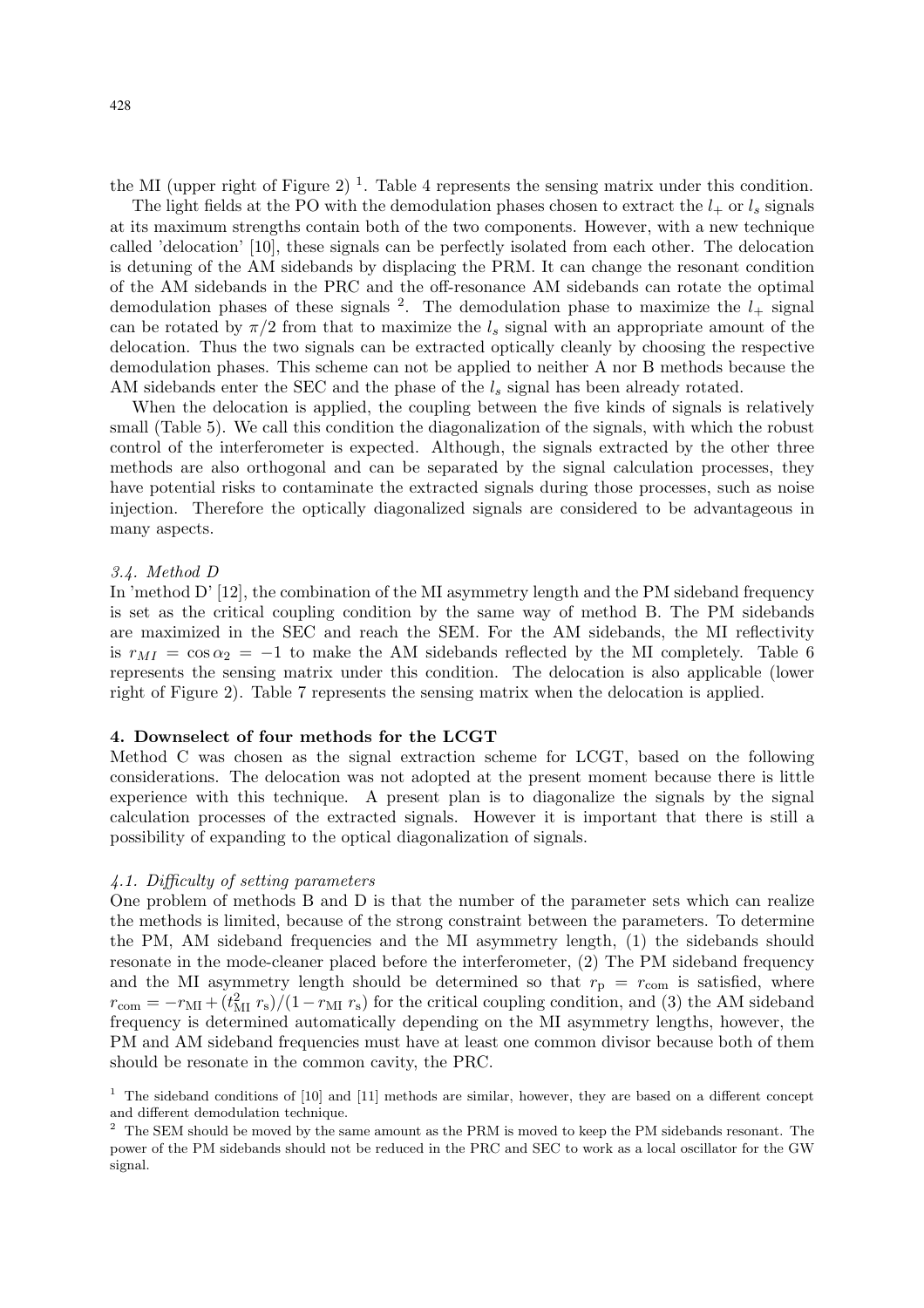|    |     | ⊥⊥         |           |            |            | $\iota_{S}$ | norm.   |
|----|-----|------------|-----------|------------|------------|-------------|---------|
| SP | DΜ  |            |           | $-2.50e-3$ |            | $1.27e-3$   | 10.8    |
| AΡ | DМ  |            |           |            | $1.25e-3$  |             | 5.95    |
| SP | DDM | $-1.90e-3$ |           |            | $-2.73e-4$ | $-0.505$    | 0.0063  |
| AΡ | DDM |            | $1.26e-3$ | $1.37e-3$  |            | $3.63e-4$   | 0.00150 |
| PO | DΜ  | $-8.35e-4$ |           | 1.66       | 5.96e-4    |             | 0.0218  |

**Table 2.** Sensing matrix of method A.

|                 |     |            |            |            |            | $\iota_s$ | norm.   |
|-----------------|-----|------------|------------|------------|------------|-----------|---------|
| P()             | DМ  |            |            | $-6.54e-4$ |            | 5.45e-4   | 216     |
| AP              | DМ  |            |            |            | $1.25e-3$  |           | 13.0    |
| $\overline{SP}$ | DDM | $-5.69e-4$ | $-1.57e-5$ |            | $-1.13e-2$ | 0.596     | 0.00554 |
| AP              | DDM |            | $1.39e-3$  |            |            |           | 0.00155 |
| P <sub>O</sub>  | DDM | $3.63e-3$  | $-5.20e-4$ | $-1.62$    |            |           | 0.0225  |

**Table 3.** Sensing matrix of method B

|           |            | $^{L+}$    |           |            |            | $\iota_{S}$ | norm.   |
|-----------|------------|------------|-----------|------------|------------|-------------|---------|
| <b>SP</b> | DΜ         |            |           | $-2.55e-3$ |            | $1.29e-3$   | 13.4    |
| AP        | DМ         |            |           |            | $1.25e-3$  |             | 6.62    |
| <b>SP</b> | $\tt{DDM}$ | $-2.14e-3$ |           |            | 5.96e-4    | $-0.505$    | 0.0064  |
| AΡ        | DDM        |            | $2.89e-3$ |            |            |             | 0.00151 |
| PO        | DDМ        | $-1.94e-3$ |           | 1.65       | $-1.18e-3$ |             | 0.0220  |

**Table 4.** Sensing matrix of method C

|                        |               |            |           | $\iota$ $+$ |            | $\iota_{S}$ | norm.   |
|------------------------|---------------|------------|-----------|-------------|------------|-------------|---------|
| $\overline{\text{SP}}$ | DΜ            |            |           | $-2.56e-3$  | $-6.19e-5$ | $-1.29e-3$  | 13.4    |
| ΑP                     | DМ            |            |           |             | $1.25e-3$  |             | 6.62    |
| PO                     | <b>DDM</b>    | $-1.70e-3$ |           |             |            |             | 0.0210  |
| ΑP                     | DDM           |            | $1.70e-3$ |             |            |             | 0.00103 |
| P <sub>O</sub>         | $_{\rm{DDM}}$ | 8.79e-4    |           |             |            |             | 0.0149  |

**Table 5.** Sensing matrix of method C with the delocation.

Furthermore, they must fit the LCGT design. LCGT design parameters such as cavity lengths and mirror reflectivities are already planned roughly, so the parameters must be within the limits.

Considering these situations, there are a few parameter candidates for method B. In method D, it is very difficult to find the solution so that the AM sideband frequency may exactly satisfy  $\cos \alpha_2 = \cos(\Delta l \omega_2/c) = -1$  within the limit of the realizable parameters (in fact, there is only one parameter set for LCGT). Methods A and C have similar steps to determine the parameters. However, in the step (3), the AM frequency parameters are always available. They have always common devisors, because for example of method C, the PM and AM sideband frequencies satisfy  $\Delta l\omega_1/c = \pi/2$  and  $\Delta l\omega_2/c = 3\pi$  respectively.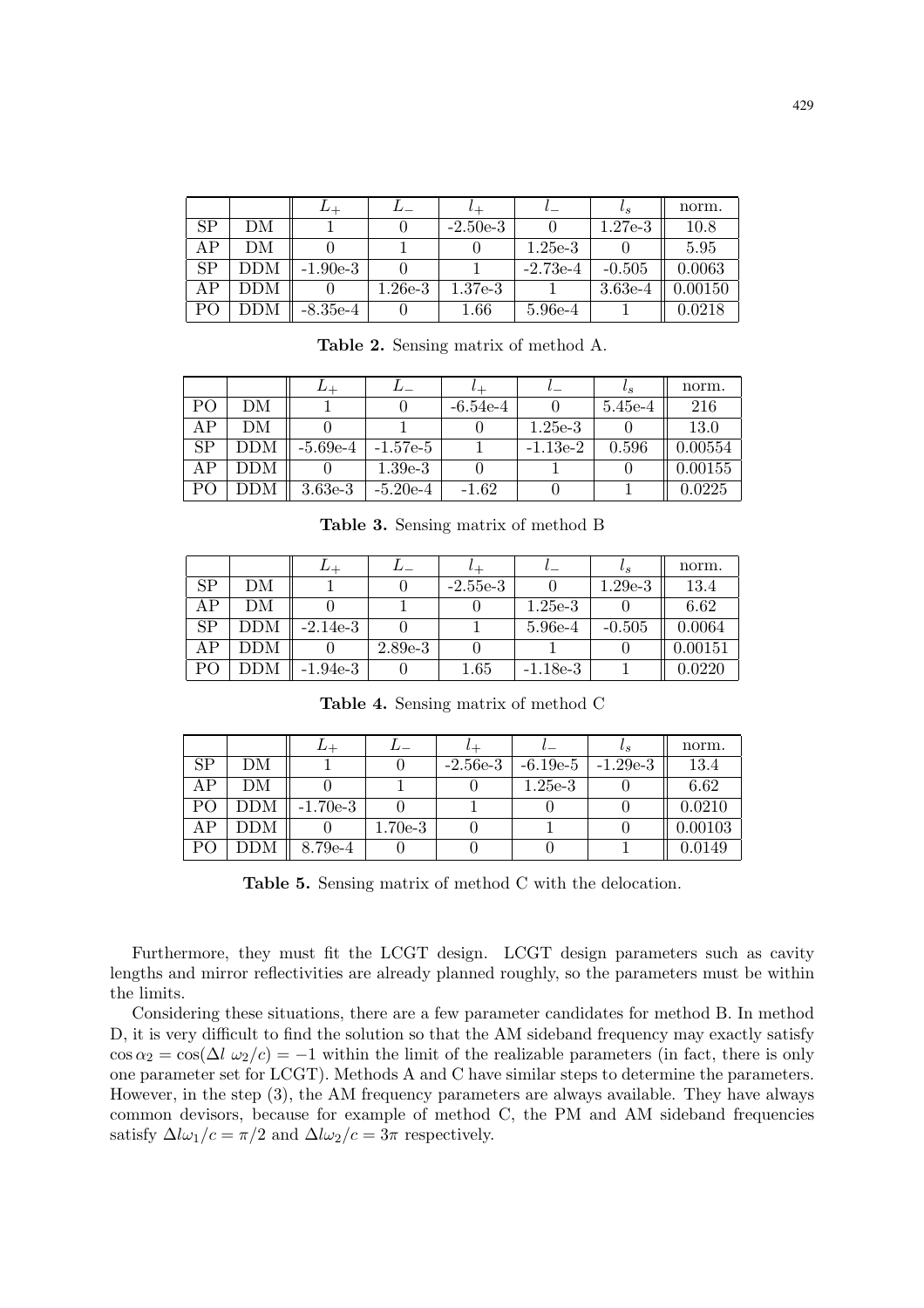|                |            | ⊥⊥         |           |            |            | $\iota_{S}$ | norm    |
|----------------|------------|------------|-----------|------------|------------|-------------|---------|
| P <sub>O</sub> | DΜ         |            |           | $-6.56e-4$ | $-6.32e-4$ | $4.31e-4$   | 290     |
| AΡ             | DМ         |            |           |            | $1.25e-3$  |             | 14.3    |
| SP             | <b>DDM</b> | $-3.64e-4$ |           |            | $-1.04e-3$ | 0.713       | 0.00467 |
| ΑP             | DDM        |            | $1.25e-3$ |            |            |             | 0.00514 |
| PO             | DDM        | $3.28e-3$  |           | $-1.62$    | $-1.46e-3$ |             | 0.0226  |

**Table 6.** Sensing matrix of method D

|                |            |            |           |            |           | υs         | norm.   |
|----------------|------------|------------|-----------|------------|-----------|------------|---------|
| P <sub>O</sub> | DМ         |            |           | $-6.56e-4$ | $4.94e-5$ | $-4.36e-4$ | 290     |
| AP             | DМ         |            |           |            | $1.25e-3$ |            | 14.3    |
| PO             | <b>DDM</b> | $-1.26e-3$ |           |            |           |            | 0.0267  |
| AP             | DDM        |            | $1.25e-3$ |            |           |            | 0.00223 |
| P <sub>O</sub> | DDM        | $1.26e-3$  |           |            |           |            | 0.0165  |

**Table 7.** Sensing matrix of method D with the delocation.

# 4.2. Diagonalized signals

The optically diagonalized signals can be extracted by methods C and D using the delocation scheme. As we explained in section 3.3, the diagonalized signals will realize the simple and robust control system because the signals have information of mostly one degree of freedom and can be used for feedback directly. However, the signal values are reduced since the power in the PRC is reduced by the displacement of the PRM. It is necessary to test this new scheme practically before applying the idea.

# 4.3. Clean l<sup>−</sup> signal

The AM sidebands reflected by the MI completely can carry the clean l– signal to the AP even when there are some imperfections or when the delocation is applied. The l<sup>−</sup> signal has to be high quality since it appears in the  $L_-\$  signal at the same signal extraction port (AP, see the matrices). The fluctuation of the  $l_-\$  signal may limit the sensitivity for the GWs. The AP is the most appropriate signal detection port for the l<sup>−</sup> signal because it has the better signal-tonoise ratio. The AM sideband condition of methods C and D can realize this completely clean l<sup>−</sup> signal. In this condition, the l<sup>−</sup> signal extracted from the AP is completely free from the mixture of the other two, the  $l_+$  and  $l_s$  signals.

# 4.4. Summary

Considering all these factors together, method C has been chosen as the signal extraction scheme for LCGT. It can also become the back-up scheme for Advanced-LIGO. The other good point of this method is that the way to use the sidebands is very simple. Our comparison of the four methods is shown in Table 2.

# **5. Conclusion**

We introduced and compared the four signal extraction schemes for the RSE interferometer. The four methods are distinguished by the sideband conditions and the function of the MI asymmetry. In consequence, method C was proposed for LCGT. The selected scheme has an extensibility to apply the delocation technique and the optically diagonalized signals can be